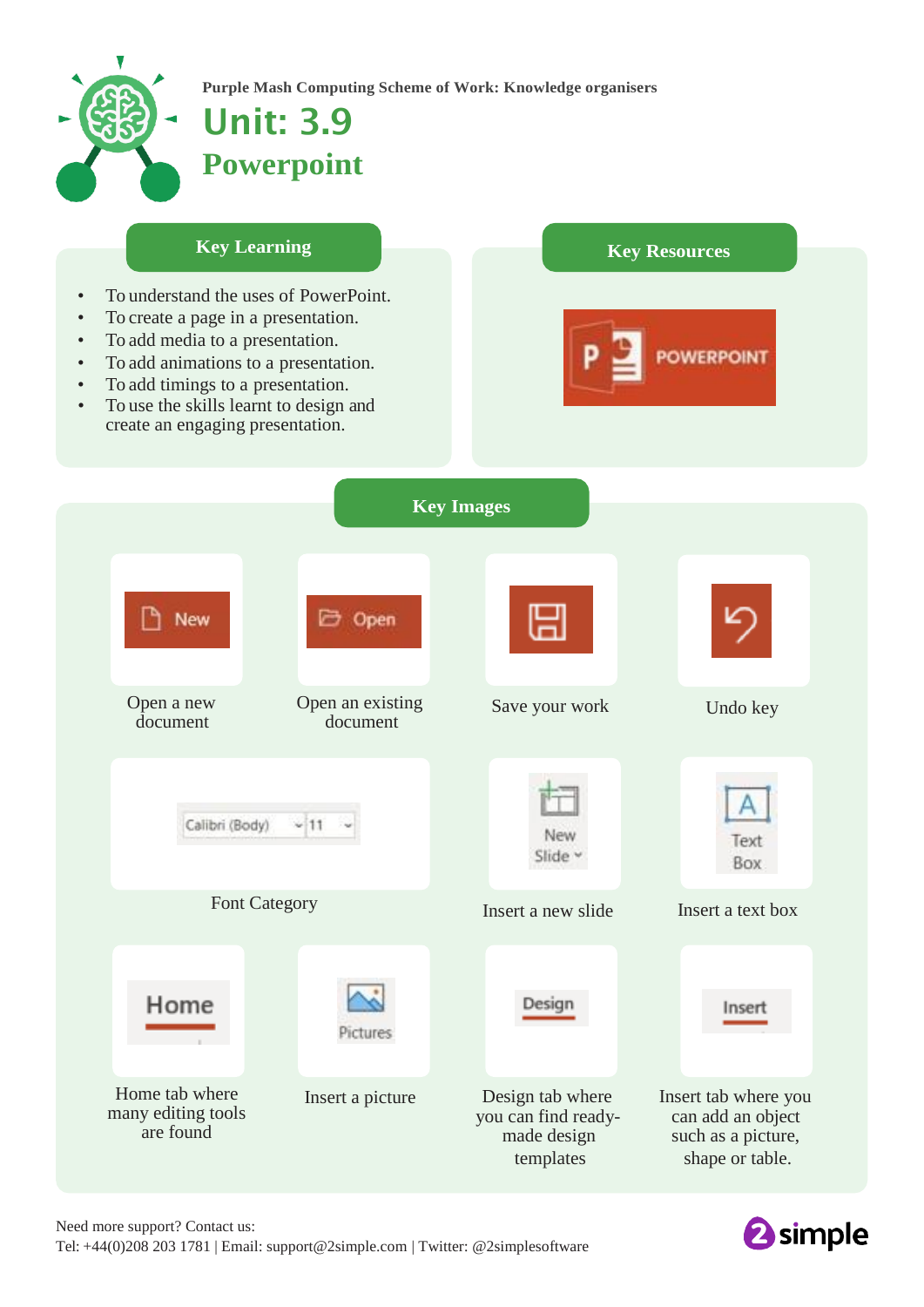

**Purple Mash Computing Scheme of Work: Knowledge organisers**

# Unit: 3.9 **Powerpoint**

# **Key Vocabulary**

## **Animation**

Visual effects used on objects such as text boxes or pictures. They allow these objects to be bought on and off the slide in a certain way

## **Audio**

Any type of sound, such as music or voiceover

## **Design Templates**

A variety of ready-made templates with custom formatting (font, colour scheme etc.) which gives a certain look and feel

**Media**

Images, videos or sounds which can be added to a presentation

#### **Presentation**

A visual way of displaying information to an audience that is clear and engaging. It can contain text, images and videos

**Presentation Program** A computer program, such as

PowerPoint, which is used to create a presentation

**Stock image** Existing photos and images which are available and free to use

# **Text box**

A box in which text can be inputted and formatted

## **Text formatting** When

you change the format of text on a page, including the font, the size and whether it is bold, underlined or in italics

# **Entrance Animation**

The animation used to bring an object (such as a picture or text box) onto the slide

#### **Font**

A set of type which shows words and numbers in a particular style and size

**Slide** A single page within a presentation

#### **Slideshow**

A collection of pages arranged in sequence that contains text and images to present to an audience. Often referred to as a PowerPoint presentation

# **Transition**

The interesting effect used when one slide moves onto the next

# **WordArt**

A way to treat text as a graphic so that you can add special effects to text